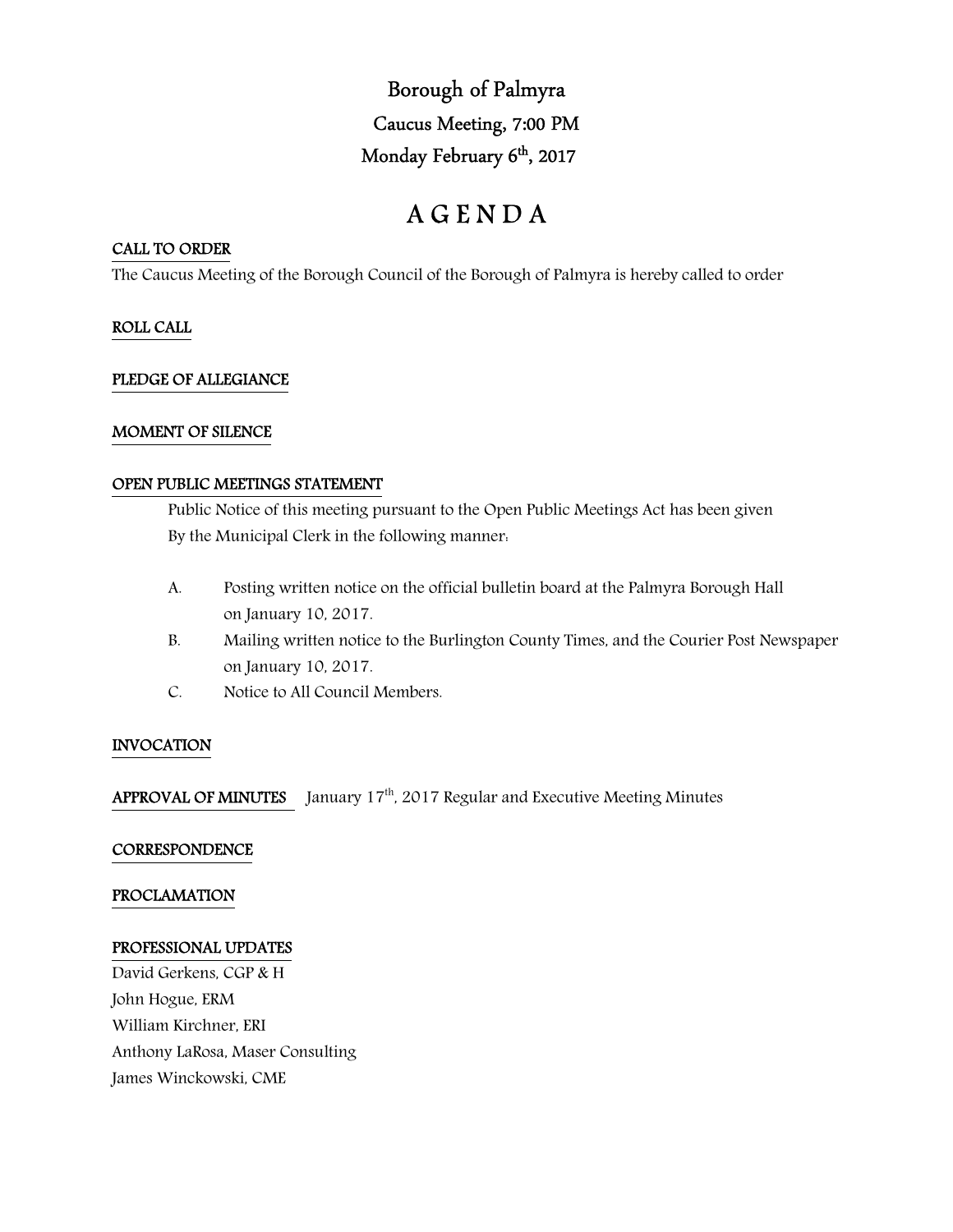# PUBLIC PORTION

This public portion is for discussion on professional updates, resolutions and ordinances listed on the agenda. Please sign in and state your name and address for the record. Council will give all comments appropriate consideration. Each citizen will be allotted up to five (5) minutes to speak, in order to allow everyone an opportunity to ask questions and express their opinions or concerns. Please direct all comments to the Mayor. Each citizen may only speak once during each public portion.

# RESOLUTIONS Consent Agenda

Resolution 2017-66 thru Resolution 2017-68 will be enacted as a single motion, if any resolution needs additional discussion it will be removed from the consent agenda and voted on separately.

- Resolution 2017-66 Resolution Authorizing Approval to Submit a Grant Application with the New Jersey Department of Transportation for the Broad Street Traffic Calming Project
- Resolution 2017–67 Resolution Authorizing Approval to Submit a Grant Application with the New Jersey Department of Transportation for the orchard Avenue Reconstruction Project
- Resolution 2017-68 Resolution Appointing Tanyika Johns as Deputy Registrar for the Borough of Palmyra

# COMMUNITY SPOTLIGHT

- Broadway Breakfast
- Cub Scout Pack 9 tour of Police Department
- Palmyra Students Argue for Ban on Polystyrene
- Name That Park!
- Random Acts of Kindness

# DISCUSSION ITEMS

- Council Committees
- All-way stop report for Park Avenue and W. Charles St, (Maser's Report –Ordinance req'd)
- Totally Disabled Veterans Deduction Policy (Ordinance req'd)
- Maser via Non-fair and Open process (TR's memo, Resolution req'd)
- Public Agency Compliance Officer (TR'S memo Resolution req'd)
- Police New Hires Reimbursement Agreement per 40A:14-178 ( see Chief's request)
- Housing Rehab Lien 448 Delaware Ave (WB's memo Resolution req'd)
- Agreements with Cinnaminson for Brine Solution & Confined Space
- Code Enforcement Vacancy
- Agreement with Riverfront at Palmyra (Resolution req'd)
- Fuel Storage/Distribution Project BCBC and combine with Security Cameras
- Riverfront Park Bid Opening January  $24<sup>th</sup>$ , 2017
- Artificial Turf Field (TR's memo)
- BCRCC Membership
- Budget Workshop Meeting and Budget Adoption